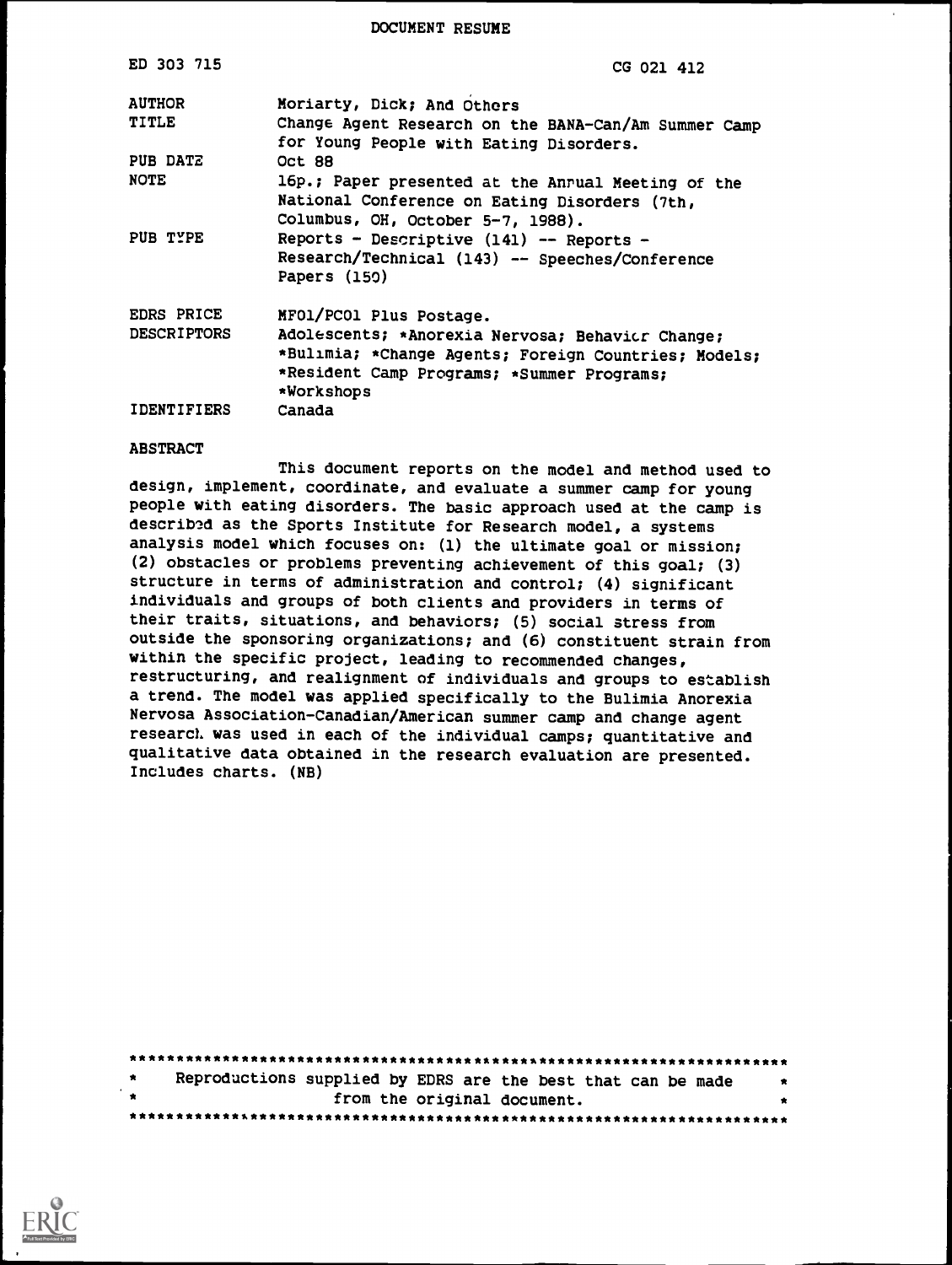$\mathbf{N}$ 

 $\overline{v}$ 

۲.)<br>د

 $\omega$ ట

 $\bullet$  is a set of  $\bullet$ 

#### CHANGL AGENT RESEARCH ON THE BANA-CAN/AM SUMMER CAMP FOR YOUNG PEOPLE WITH EATING DISORDERS

by

Dick Moriarty, Ph.D., Jim Porter, Ph.D. and Marion Keith, R.N. University of Windsor, Windsor, Ontario

This workshop reports on the model and method used to design, implement, coordinate and evaluate a summer camp for young people with eating disorders.

The SIR Model attached outlines the basic approach utilized in this endeavour. The SIR (Sports Institute for Research) Model was developed over a number of years for a variety of projects in the sport, athletic and recreation field (Canada Council study on Little League baseball, Ontario Ministry of Education study on the role of interschool sports, Ontario Royal Comm'ssion on Violence in the Communications Industry, etc.).

This systems analysis model focuses on 1) the ultimate goal or mission, 2) obstacles or problems preventing achievement of this goal, 3) structure in terms of administration and control, 4) significant individuals and groups of both clients and providers in terms of their traits, situations and behaviours, 5) social stress from outside the sponsoring organizations, 6) constituent strain from within the specific project, all leading to 7) recommended changes, 8) restructuring and 9) realignment of individuals and groups to establish 10) a trend. This model was applied specifically to the BANA-Can/Am summer camp which has been conducted for four years commencing in 1985 to the present. The professional and practical considerations in the sponsorship of such a camp by a university, social service agency or health unit are listed, as well as some pros and cons of this type of treatment as opposed to in-hospital or outpatient treatment.

U S DEPARTMENT OF EDUCATION Little e of Educational Research and I inproven ent F DUCATIONAL RESOURCES INFORMATION<br>CENTER (ERIC) This document has been reproduced al-<br>- received from the person or 0 panitation

Of pgtnet.ng fvt.nnr changes have been made to ',prove reptpducttor quality



Points of view or cp nions stated in this docu<br>ment: do in it ineceasarily represent loftmal<br>OERI position or por cy

"PERMISSION TO REPRODUCE THIS MATERIAL HAS BEEN GRANTED BY

<u>Meriert</u>

 $\widetilde{\mathcal{L}}$ 

-1-

TO THE EDUCATIONAL RESOURCES INFORMATION CENTER (ERIC)"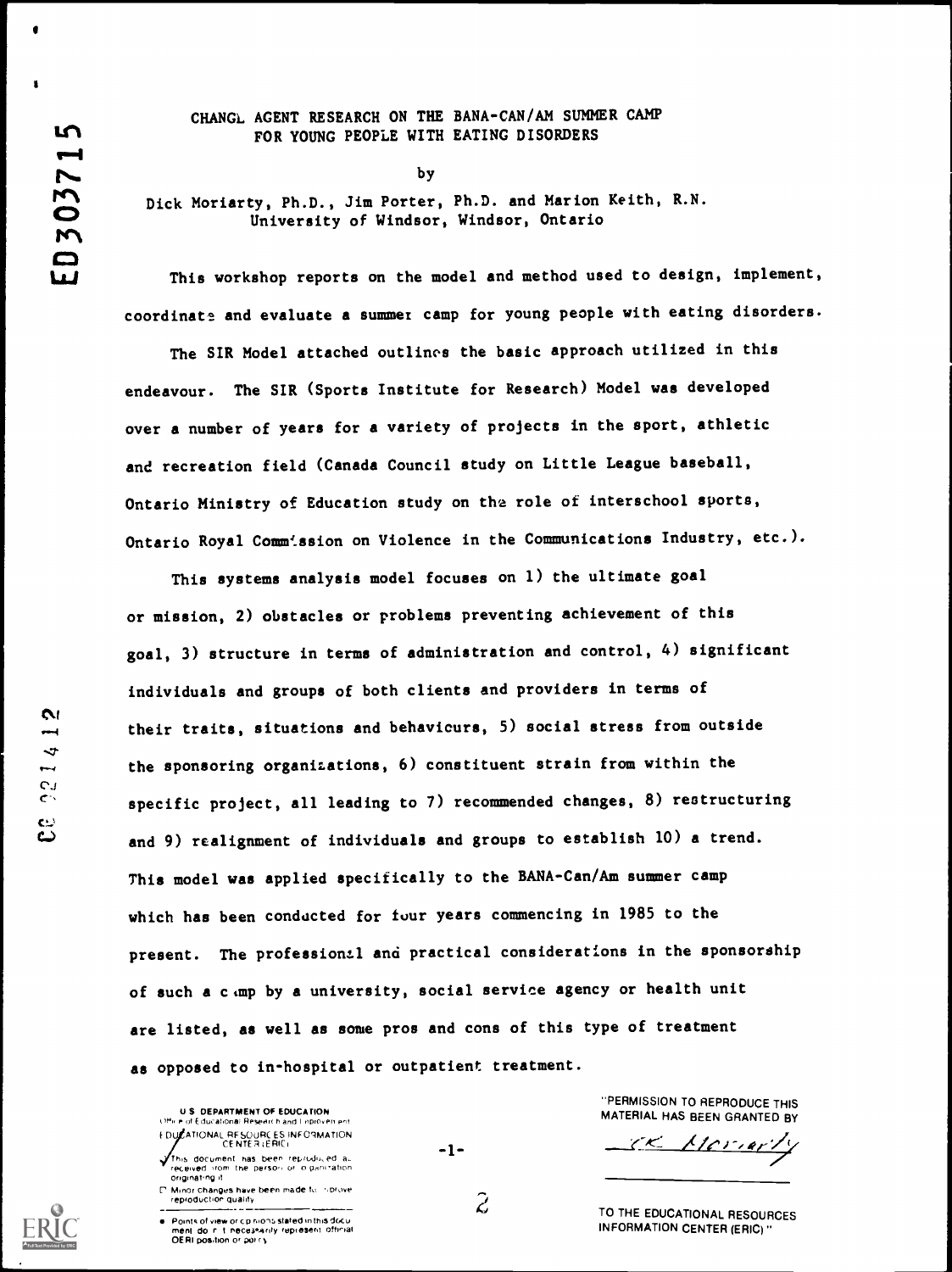SIR MODEL

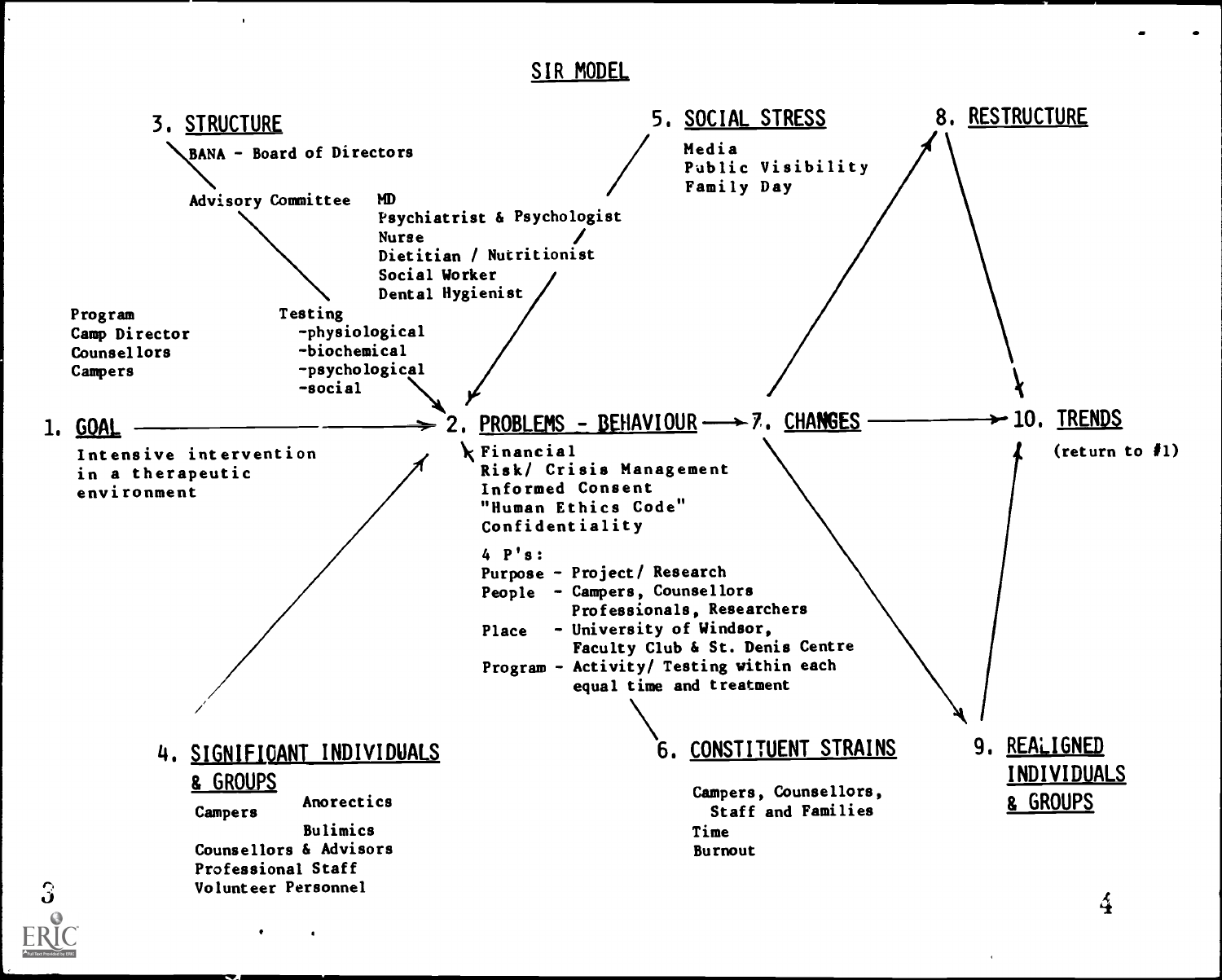In terms of evaluation and policy research, Change Agent Research (CAR) was utilized in each of the individual camps. This is multidisciplinary research focusing on physiology, psychology and sociology. In addition to quantitative hard data secured through tests or written instruments, qualitative data is also secured through audio interviews and observation of behaviour. This workshop presents the results of pre and post tests of campers (experimental group) and counsellors (control group) who have participated in BANA-Can/Am summer camps in the past. Multidisciplinary tests administered include: psychology (Eating Disorder Inventory, Minnesota Multiphasic Personality Inventory, Eysenck Personality, Locus of Control, Psychologic Research Form A, Self Appraisal Scale and a full battery of projective tests); nutrition and biochemical tests (MCV, LYMPH, HGB, TIBC, ALB,  $K^+$ , NA, CHO and TG); physiology (MVO<sub>2</sub>) and percentage body fat); and sociology studies utilizing Semi-Directed Focused Interviews. Audio and visual monitoring and documentation of the campers were also used to monitor behaviour. This is outlined in Phase I - Analysis on the Change Agent Research (CAR) Model attached.

The experimental treatment consisted of an intense five-week exposure in a therapeutic setting to a variety of lifestyle management techniques (dance, cooperative games, health/fitness, art, music/drama, relaxation and stress management). Individual and group psychotherapy was provided by Eating Disorder Clinic Incorporated of Toronto (1985) and Windsor Western Hospital (1986-1987). This is outlined in Phase II of the attached model.



-2-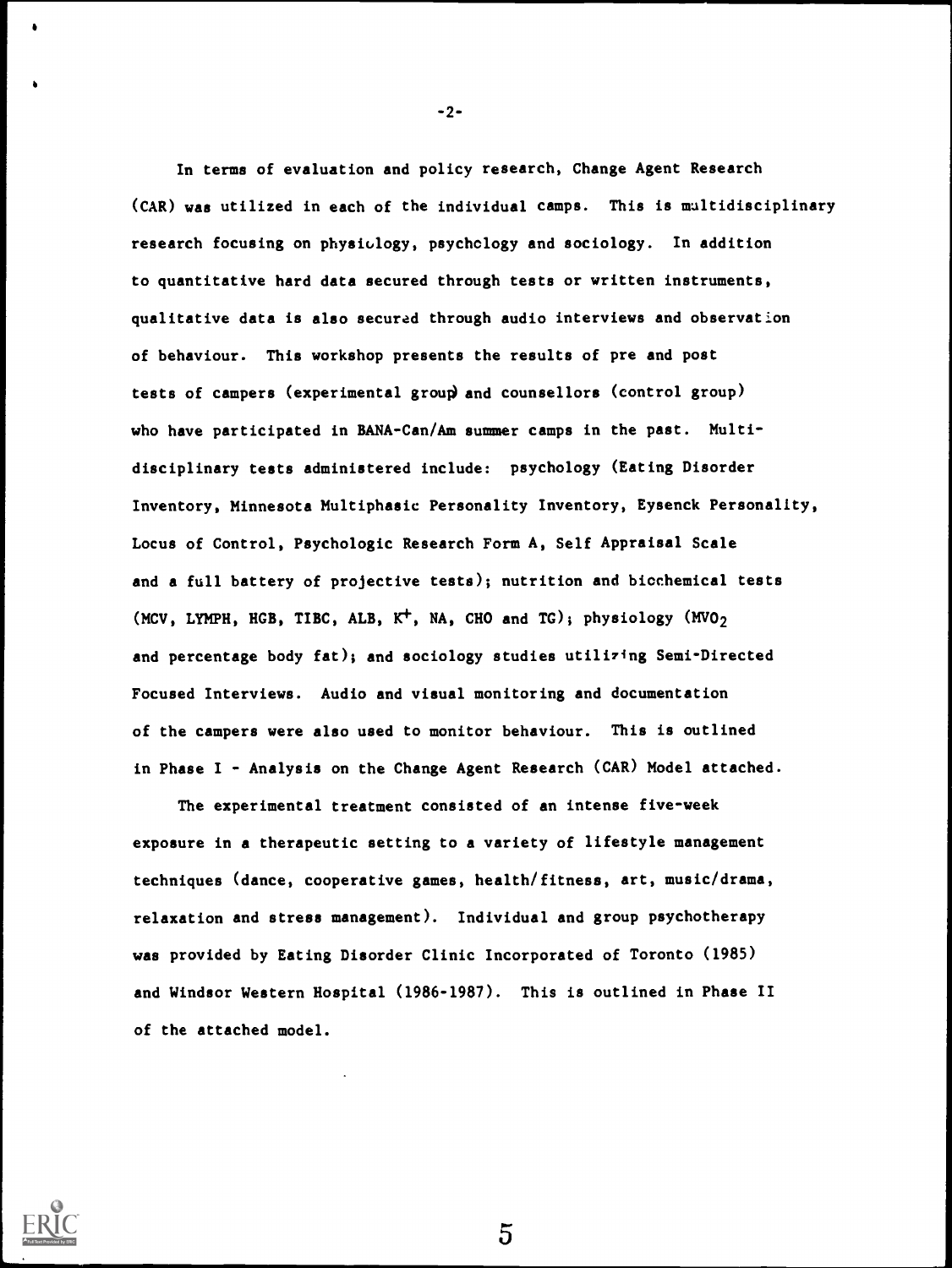# CHANGE AGENT RESEARCH (CAR)

 $\ddot{\phantom{0}}$ 

 $\bullet$ 

## BANA - CAN/AM SUMMER CAMP

| ANALYSIS (A)                                                                                                                                                                                                                                                              | DEVELOPMENT (D)                                                                                                                                                                                                                                                                                                                                                                                                                                                                                             | RESEARCH (R)                                                                                                      |  |
|---------------------------------------------------------------------------------------------------------------------------------------------------------------------------------------------------------------------------------------------------------------------------|-------------------------------------------------------------------------------------------------------------------------------------------------------------------------------------------------------------------------------------------------------------------------------------------------------------------------------------------------------------------------------------------------------------------------------------------------------------------------------------------------------------|-------------------------------------------------------------------------------------------------------------------|--|
| Phase I                                                                                                                                                                                                                                                                   | Phase II                                                                                                                                                                                                                                                                                                                                                                                                                                                                                                    | Phase III<br>Organization ReAudit<br>and CAR PAKaging<br>Remonitoring by<br><b>SEEING</b><br><b>ASKING</b>        |  |
| Organization Audit &<br>Communication Feedback                                                                                                                                                                                                                            | Activity & P <sup>l</sup> ucation in<br>Therapeutic Setting on                                                                                                                                                                                                                                                                                                                                                                                                                                              |                                                                                                                   |  |
| Monitoring by<br>SEEING -diary<br>-slides<br>$-TV$<br>- Personal Observation<br>ASKING - Interviews<br>- Interactions<br>- Sociology                                                                                                                                      | -Health/ Fitness<br>-Dance<br>-Cooperative Games<br>-Art<br>$-Musici$ $ui$ $u3$<br>-Relaxation & Stress<br>Management Techniques<br>-Field Trips                                                                                                                                                                                                                                                                                                                                                            |                                                                                                                   |  |
| WRITTEN<br>Psychological<br>$*$ EDI<br>* MMPI<br>* Eysenck<br>* Locus of Control<br>PRF<br>$(* = pre-and post-tests)$<br>R & D<br>Physiology<br>$-$ mVO,<br>- * %Body Fat<br>Biochemical - MCV<br>- LYMPH<br>$-$ HGB<br>- TIBC<br>$- ALB$<br>$- K +$<br>$- Na$<br>$-$ CHO | -Projective Assessment &<br>debriefing<br>-Bender<br>-Visual-Motor Gestalt<br>-Rorschack Psychodiagnostic<br>-Thematic Apperception<br>-Human Figure Drawings<br>-House-Tree-Person<br>-Kinetic Family Drawings<br>-Free Choice Drawings<br>-Projective Questions<br>-Sentence Completion<br>-Diagnostic Interview<br>Individual & Group Therapy<br>Psychiatrist/ Social Worker<br>PRF Profile & Debriefing<br>Medical/ Physiological<br>Assessment<br>Dietitian/ Nutritionist/<br>Assessment/ Prescription | WRITTEN<br>TV Production<br>Documentation<br>Audiovisual & Written<br>report for replication<br>in future studies |  |
| $-TC$<br>Observation                                                                                                                                                                                                                                                      | Experimentation<br>and Treatment                                                                                                                                                                                                                                                                                                                                                                                                                                                                            | Observation,                                                                                                      |  |



6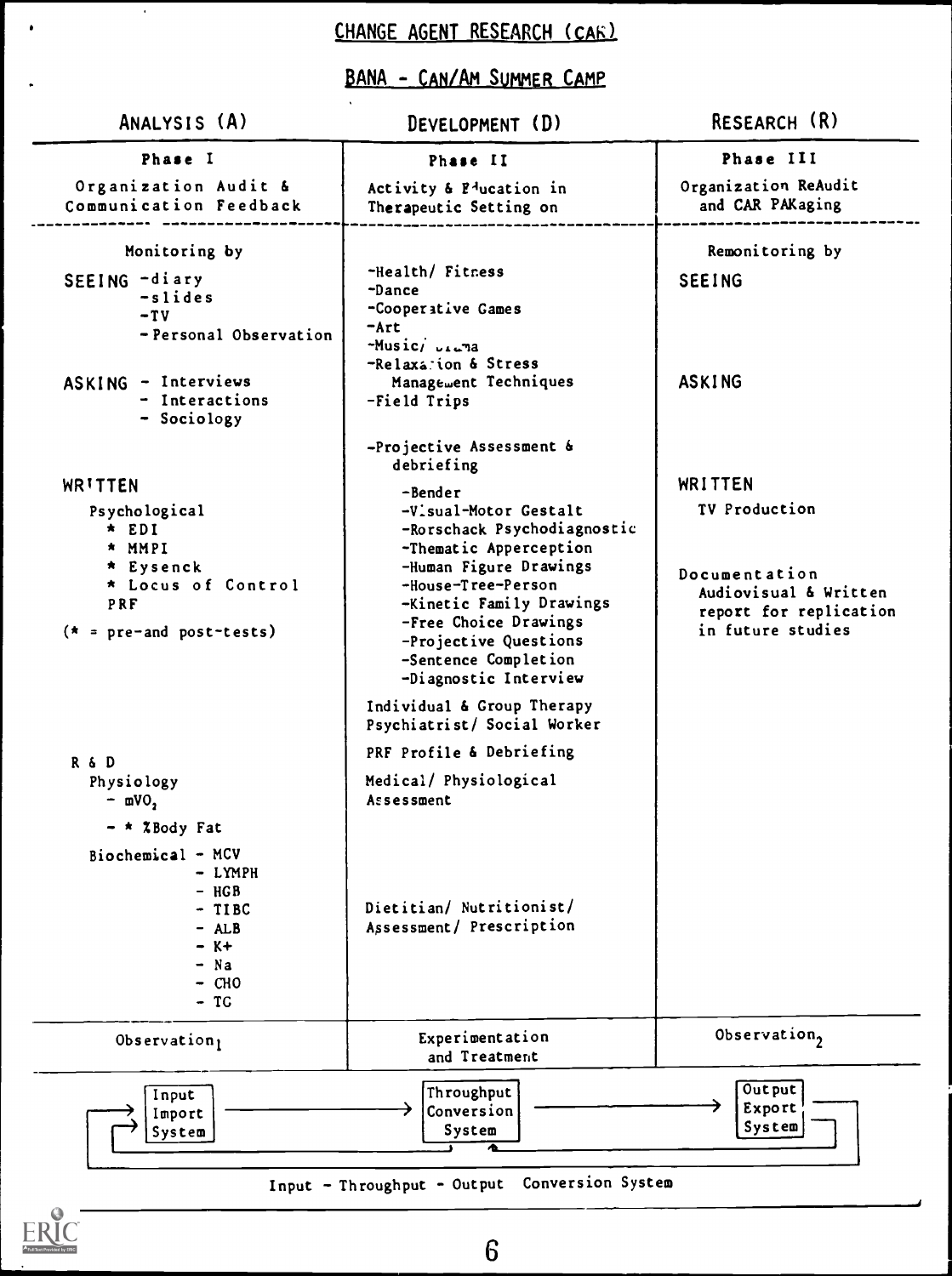#### Summary of Psychometric Test Data on Nine Campers from the 1985-87 BANA Summer Treatment Camps

-3-

#### Procedures

The Eating Disorder Inventory (EDI), Minnesota Multiphasic Personality Inventory (MMPI), Eysenck Personality Inventory (EPI), and Reid-Ware Multidimensional I-E Scale (LOC) were administered in group format to the campers at the beginning and end of the BANA Summer Camps for Eating Disorders in 1985, 1986 and 1987. Data from both preand post-treatment testing is available on nine campers.

#### Results

Profile validity was assessed by the L scale of the EPI and by the L, F and K scales of the MMPI. All EPI and MMPI profiles were judged valid according to standard interpretation of these indicators. Treatment effects were assessed by a series of repeated measures t-tests comparing the pre- and post-treatment scores for each of the nine subjects on each of the 27 scales employed. The use of 27 scales with only nine subjects prevented the employment of multivariate methods. Table 1 presents a summary of the results of the pre-and post-treatment assessments and of the statistical analyses. The results indicate significant change ( $p \le .05$ ) on 16 of the 27 scales overall; seven of the eight EDI scales; both of the EPI scales; two of the four I-E scales; and four of the 13 MMPI scales.

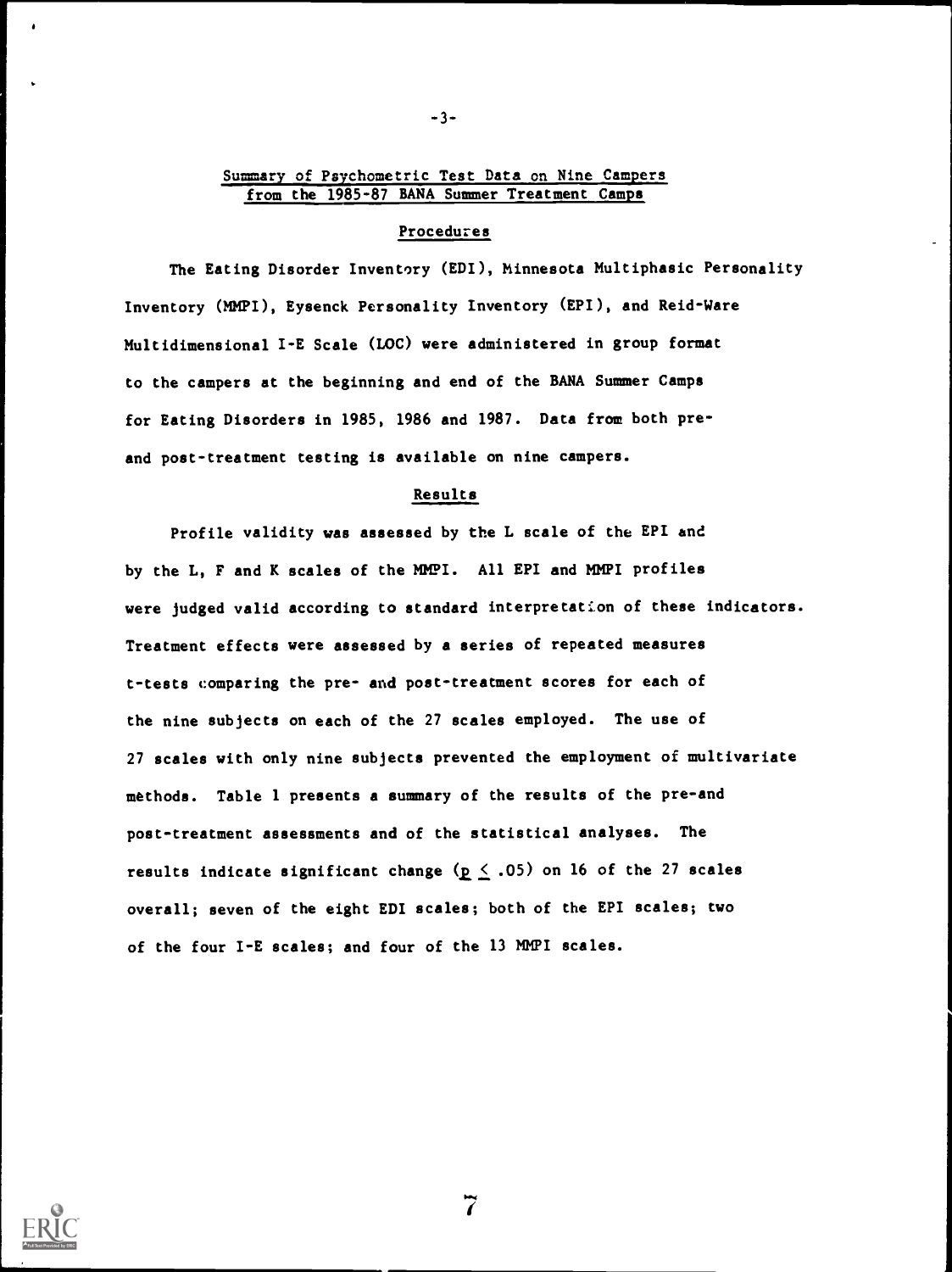## Table 1. Evaluation of Treatment Effects

| Scale                                                    | Pre-Treatment<br>Mean(SD) | Post-Treatment<br>Mean (SD)         | t-V-lue   |
|----------------------------------------------------------|---------------------------|-------------------------------------|-----------|
|                                                          |                           |                                     |           |
| $EDI1$ Scales:                                           |                           |                                     |           |
| Drive for Thinness                                       | 14.67(3.16)               | 8.00(7.00)                          | $2.64*$   |
| Bulimia                                                  | 12.11(5.88)               | 4.45(7.18)                          | $3.55**$  |
| <b>Body Distortion</b>                                   | 15.67(6.84)               | 12.00(9.27)                         | $2.37*$   |
| Ineffectiveness                                          | 10.87(7.10)               | 3.11(2.20)                          | $3.78**$  |
| Perfectionism                                            |                           | 9.45(2.74) 5.56(4.16)               | $2.74*$   |
| Interpersonal Distress 5.7% (5.65)                       |                           | $3.22$ ( $3.83$ )                   | 1.28      |
| Interoceptive Awareness 15.56 ( $5.17$ ) 4.44 ( $4.80$ ) |                           |                                     | $4.96**$  |
| Maturity Fears                                           | 6.22(6.06)                | 1.56(2.30)                          | $2.40*$   |
| $EPI2$ Scales:                                           |                           |                                     |           |
| Extraversion                                             | 12.00 $(4.30)$            | 14.00 (3.55)                        | $2.50*$   |
| Neuroticism                                              | 16.22(3.07)               | 11.00(5.87)                         | $2.3*$    |
| $I-E3$ Scales:                                           |                           |                                     |           |
| Total Score                                              | $.5.56$ ( $5.36$ )        | 12.67(5.32)                         | $2.82*$   |
| Self Control                                             |                           | $6.44$ ( 1.81) $4.44$ ( 2.30)       | $3.10*$   |
| Fatalism                                                 |                           | $3.89$ ( $2.62$ ) $3.22$ ( $2.44$ ) | 0.89      |
| Social System Control 6.22 (2.44)                        |                           | 5.00(2.06)                          | 1.91      |
| MMPI Scales:                                             |                           |                                     |           |
| L                                                        | 46.78 ( 5.97)             | 48.78(8.32)                         | 1.11      |
| $\overline{\textbf{F}}$                                  | 63.56(6.44)               | 57.00(5.32)                         | $2.63*$   |
| $\mathbf{K}$                                             | 51.44(7.92)               | 55.78(9.85)                         | 1.72      |
| Hs                                                       | 67.22 (17.41)             | 58.33 (10.05)                       | 2.12      |
| D                                                        | 70.33 (14.47)             | 55.33(12.78)                        | $5.20***$ |
| Hy                                                       | 68.44 (13.00)             | 62.33(6.58)                         | 2.00      |
| Pd                                                       | 76.56(6.31)               | 71.22(7.73)                         | $3.05*$   |
| MF                                                       | 49.56(8.17)               | 48.56 ( 7.33)                       | 0.39      |
| Pa                                                       | 64.67 ( 6.50)             | 62.33(7.21)                         | 0.95      |
| Pt                                                       |                           | $64.44$ $(13.49)$ $60.22$ $(12.37)$ | 1.45      |
| <b>Sc</b>                                                |                           | 68.87 (10.17) 61.22 (8.33)          | $2.60*$   |
| Ma                                                       |                           | $66.33(10.19)$ $69.22(10.26)$       | 1.49      |
| S1                                                       |                           | $53.99(10.28)$ 45.67 (9.77)         | $2.81*$   |

\* p < .05 \*\* p < .01 \*\*\* p < .0001

lEating Disorder Inventory

2Eysenck Personality Inventory

3Reid-Ware Multidimensional I-E Scale

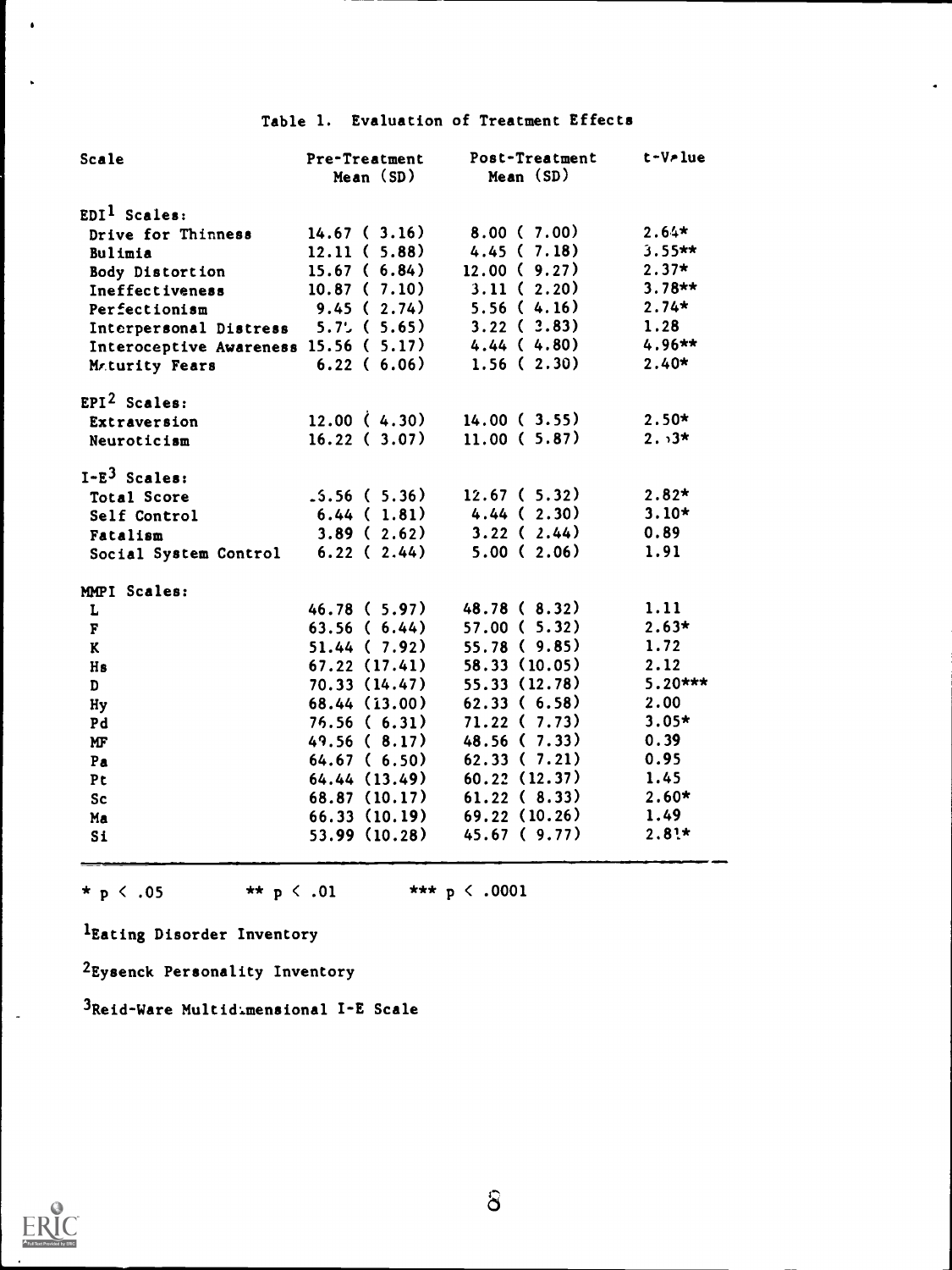#### Eating Disorder Inventory

Figure 1 presents the mean pre- and post-treatment profiles for the EDI. A clear and consistent shift towards lower scores (indicating less disturbance) following treatment is evident. The pre-to post-treatment decrease in scores was both sizable and statistically significant on Drive for Thinness, Bulimia, Body Dissatisfaction, Ineffectiveness, Perfectionism, Interoceptive Awareness and Maturity Fears. The decrease in scores on the Interpersonal Distrust scale did not reach significance. The pre-tr . ment profile closely resembles Garner & Olmsted's (1984) anorexic profile, whereas the post-treatment .rofile is well within normal limits. The significant improvement on the Drive for Thinness, Bulimia and Body Dissatisfaction scales indicates that the treatment positively effected the campers' attitudes towards their eating and their bodies. The significant improvement on the Ineffectiveness, Perfectionism, Interoceptive Awareness and Maturity Fears sales indicates that the treatment affected more general underlying psychological patterns as well.

-4-

#### Eysenck Personality Inventory

The mean pre-and post-treatment profiles for tie Eysenck Personality Inventory are presented in Figure 2. A significant increase in Extraversion and decrease in Neuroticism is apparent. It is interesting to note that the mean pre-treatment profile resembles a hysteric neurotic profile, whereas the post-treatment profile is quite similar to that for normative American college students.



 $\mathbf{\hat{S}}$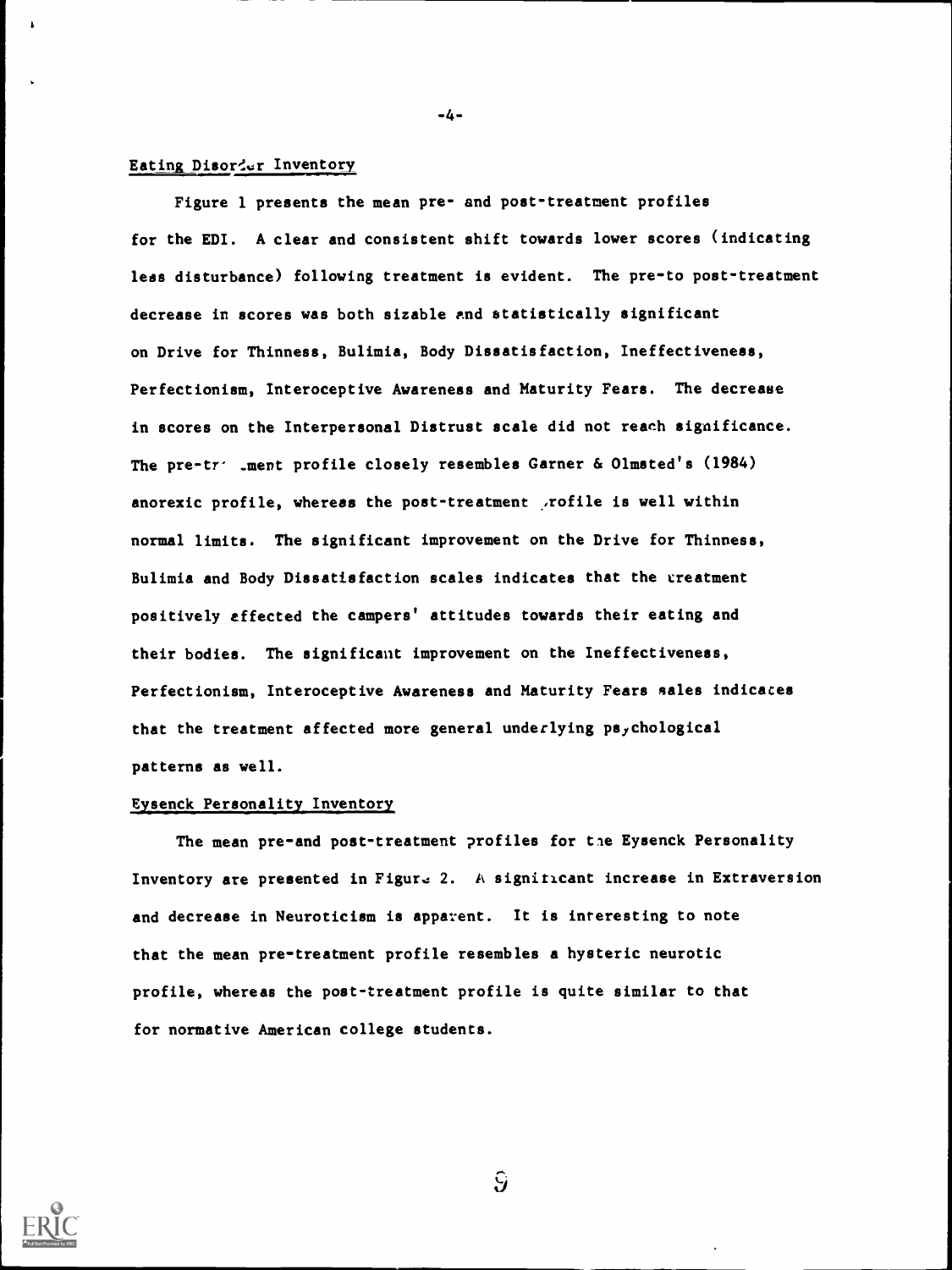## Eating Disorder Inventory  $(N = 9)$



 $*p$ (.05  $* p$ (.01

- x Pre-Treatment Mean
- o Post-Treatment Mean

Figure 1: Eating Disorder Inventory

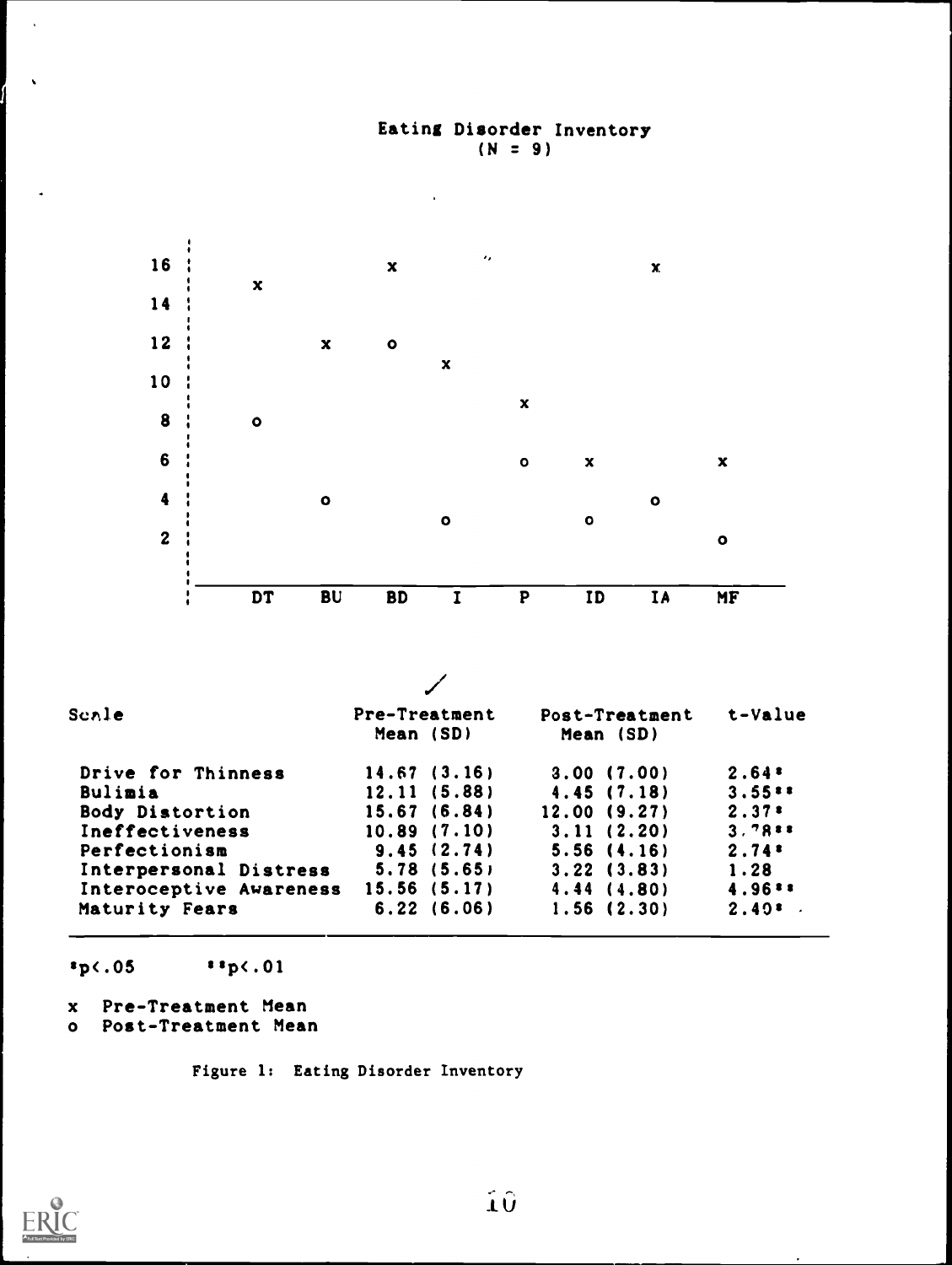

Eysenck Personality Inventory  $(N = 9)$ 

 $\lambda$ 

sp:.05

- x Pre-Treatment Mean
- o Post-Treatment Mean

Figure 2: Eysenck Personality Inventory

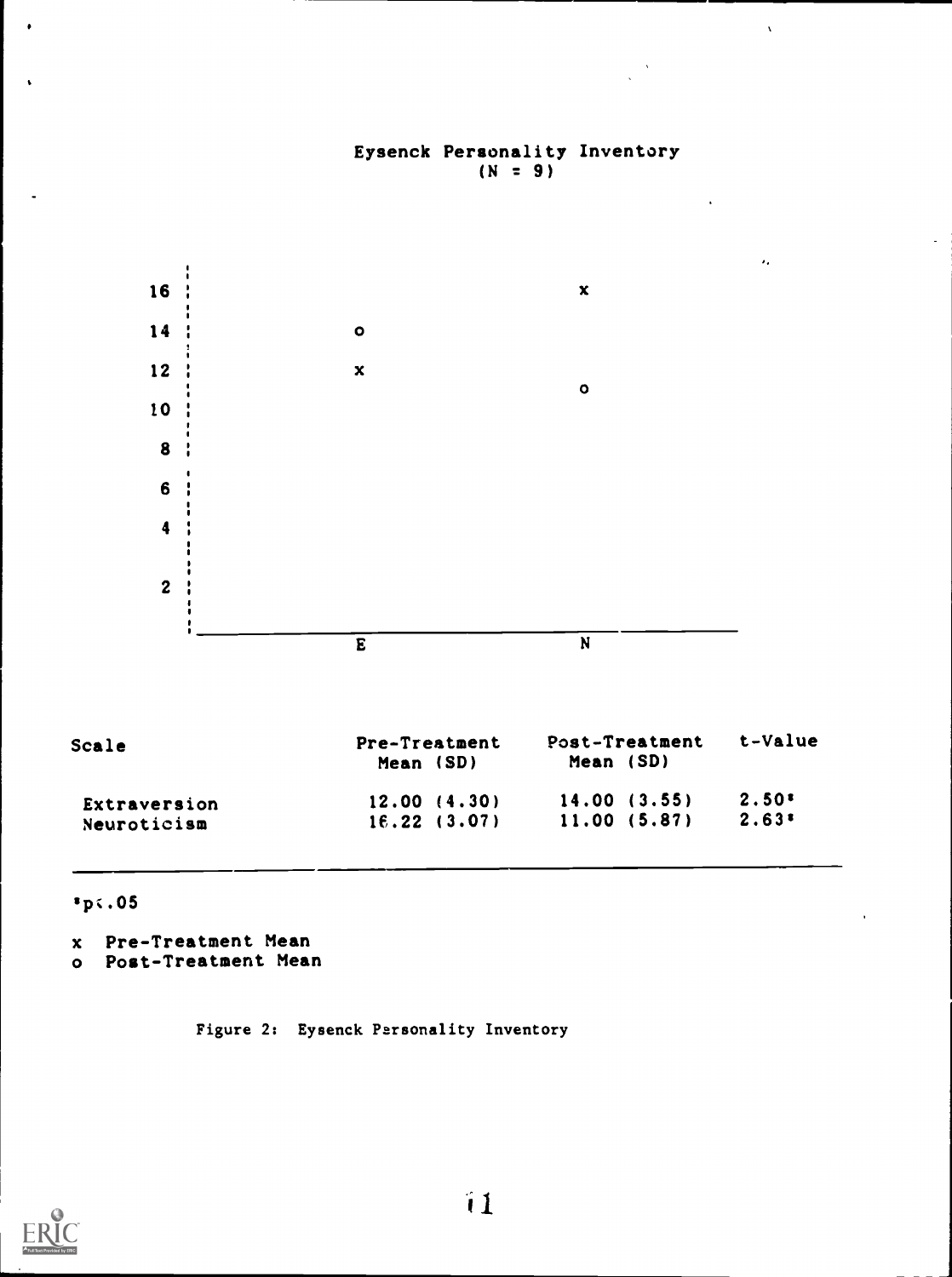#### Reid-Ware Multidimensional I-E Scale

-5-<br>
Reid-Ware Multidimensional I-E Scale<br>
The mean pre- and post-traatment profiles on the Reid-Ware Multidimensional<br>
I-E Scale are presented in Figure 3. Because of the manner in which<br>
the scale is scored, the signific The mean pre- and post-treatment profiles on the Reid-Ware Multidimensional I-E Scale are presented in Figure 3. Because of the manner in which the scale is scored, the significant decrease on the Self-Control Scale indicates a more internal locus on the dimension of self-control. Similarly, the significant decrease in the Total Score indicates a shift to a more internal locus of control overall. Decreases on the Social System Control and Fatalism scales were not significant. Because the development of anorexia nervosa and bulimia seem to depend, at least in part, on the individual's sense of not being in control of her life and not being able to control herself, these changes are most important.

-5-

#### MMP I

Figure 4 presents the pre- and post-treatment mean MMPI profiles. Significant decreases on F, D, Pd, Sc, and Si are apparent. The mean profile changed form a quite elevated one with marked elevations on Pd and D and moderate elevations on Sc, Hy, Hs, Ma and Pa to a comparatively simple profile elevated markedly on Pd and moderately on Ma. The largest and most significant MMPI single scale change was on D which declined a full 15 points from the markedly elevated to the normal range, indicating a dramatic decrease in depression among the campers. The decrease in the scales referred to as the "neurotic triad" (Hy, H<sub>ad</sub> and D<sup>)</sup> tends to confirm the decreasing neuroticism found on the Eysenck Personality Inventory. It is interesting to note that the post-treatment profile is similar to that found in



 $\mathbf{12}$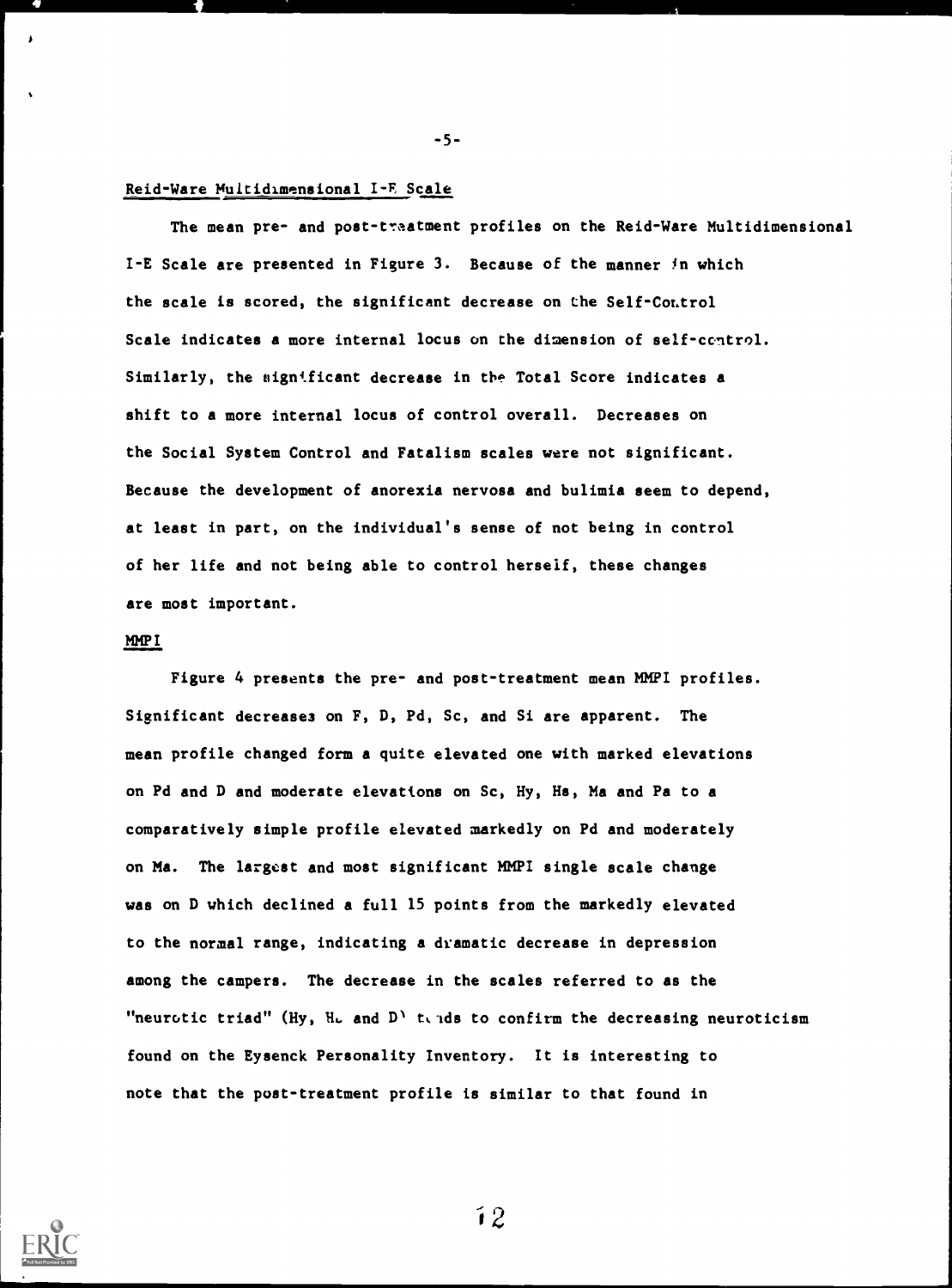

## Reid-Ware Multidimensional I-E Scale  $(N = 9)$

p(.05

x Pre-Treatment Mean

 $\frac{1}{2}$ 

 $\lambda$ 

o Post-Treatment Mean

Figure 3- Reid-Ware Multidimensional I-E Scale

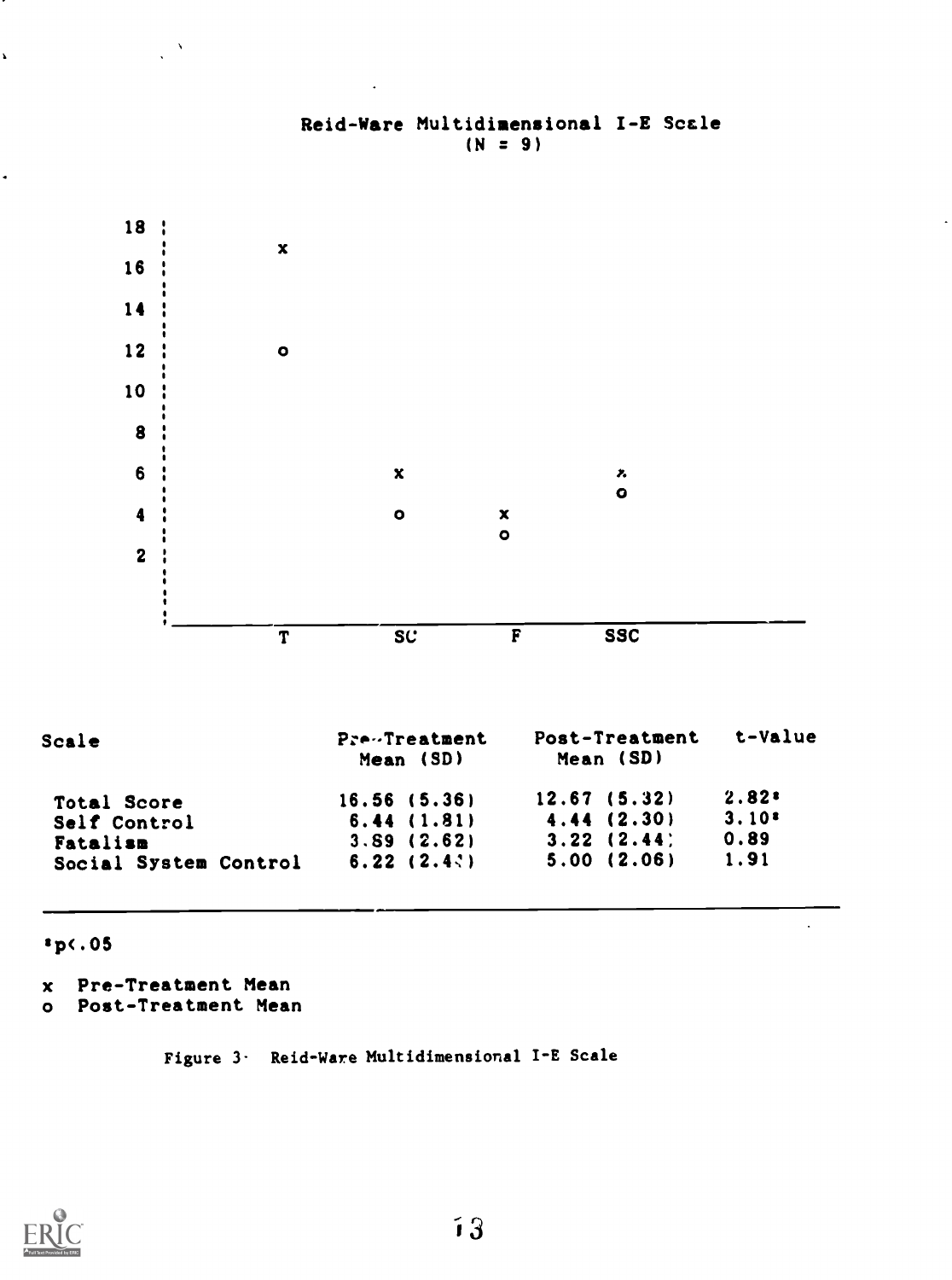

 $s_{p}$  (.05  $s_{p}$  ,001

- x Pre-Treatment Mean
- o Post-Treatment Mean

Figure 4: MMPI



MMPI  $(N = 9)$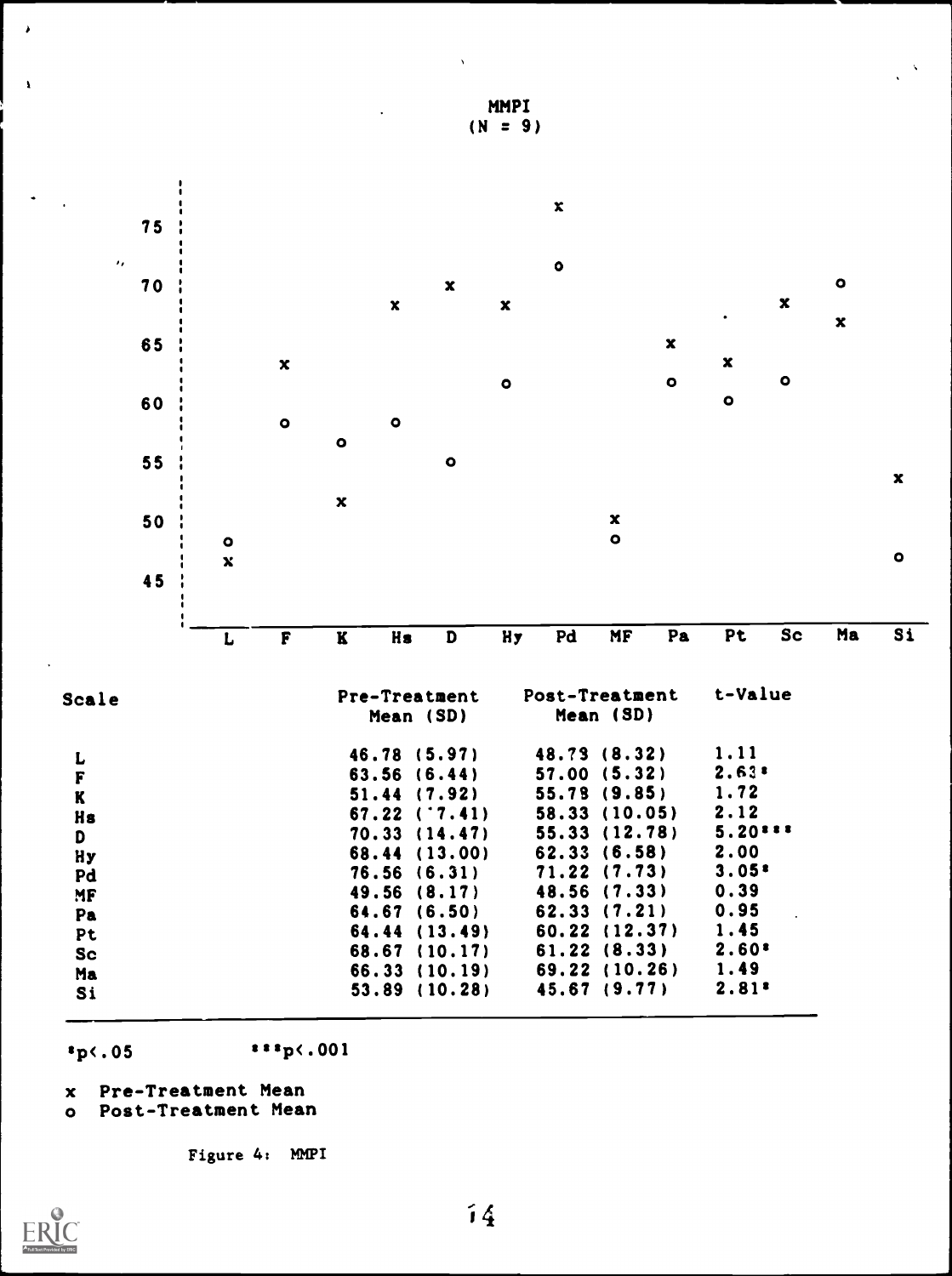many people with substance abuse problems (alcoholics, drug addicts, etc.), supporting the view of eating disorders as substance abuse or addiction problems. This resemblance serves to emphasize that predisposing personality patterns remain which leave the campers at risk for reestablishing their eating disorders. Intensive, and probably long-term, follow-up treatment would clearly be recommended.

-6-

#### Summary

In summary, significant improvement was found on almost every measure employed. Statistical significance on so many measures despite a sample size of only nine subjects is most remarkable. This research presents compelling evidence that the treatment camp was quite effective in changing psychological or personality patterns underlying the development of eating disorders as well as patterns central to the eating disorder syndrome itself.

Analysis of the data shows significant improvement in campers (experimental group) but no change in counsellors (contrui group). Campers' Eating Disorder Inventory (EDI) profiles show a shift from that of an eating disordered individual to that of a normal female college student. This improvement was reflected in the other psychological tests analyzed. Similar improvements were shown in physiological and biochemical assessments and sociological outlook. Followup studies have shown that these improvements have been maintained in those instances where campers utilized appropriate ongoing or periodic treatment.